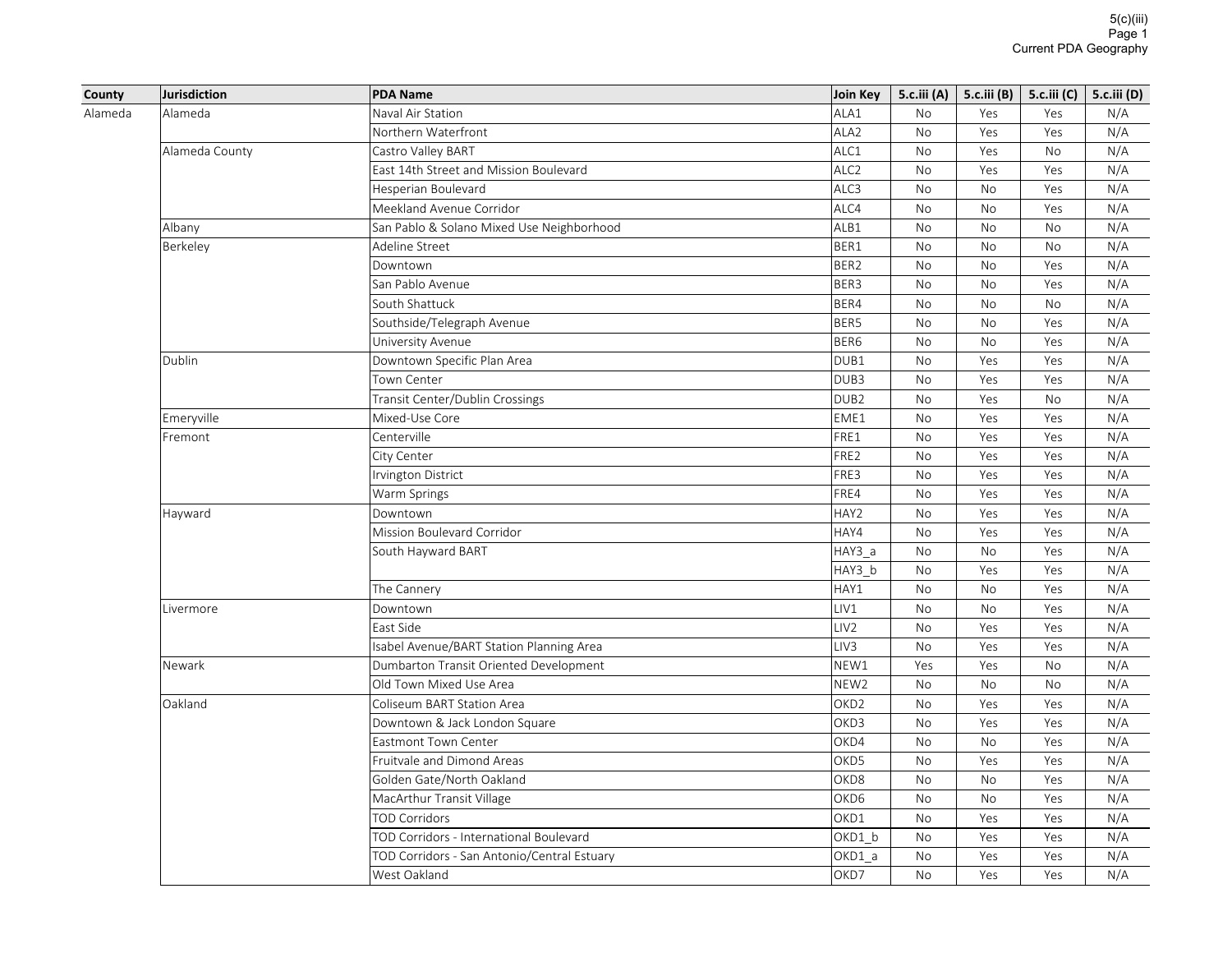| Hacienda<br>PLE1<br>Pleasanton<br>N/A<br><b>No</b><br>Yes<br>Yes<br>SLE1<br><b>No</b><br>N/A<br>San Leandro<br>Bay Fair BART Village<br>Yes<br><b>No</b><br>SLE3<br>No<br>Yes<br>N/A<br>Downtown Transit Oriented Development<br>Yes<br>SLE <sub>2</sub><br>N/A<br>East 14th Street<br>No<br><b>No</b><br>Yes<br>UNI1<br>N/A<br>Union City<br><b>Intermodal Station District</b><br>No<br>Yes<br><b>No</b><br>N/A<br>Antioch<br>ANT1<br><b>No</b><br>Yes<br>Contra Costa<br>Hillcrest eBART Station<br><b>No</b><br>Rivertown Waterfront<br>ANT <sub>2</sub><br>No<br>Yes<br>N/A<br>Yes<br>CON1 a<br>No<br>Yes<br>Yes<br>N/A<br>Concord<br>Community Reuse Area/Los Medanos<br>N/A<br>CON1 b<br>No<br>Yes<br>Yes<br>CON <sub>2</sub><br>N/A<br>Downtown<br>No<br>Yes<br>Yes<br>Contra Costa Centre<br>CCC1<br>No<br>N/A<br>Contra Costa County<br>Yes<br>No<br>CCC4<br>Downtown El Sobrante<br>No<br><b>No</b><br>N/A<br>No<br>CCC3 a<br>N/A<br>Pittsburg/Bay Point BART Station<br><b>No</b><br>Yes<br>Yes<br>CCC3 b<br>N/A<br>No<br>Yes<br>Yes<br>N/A<br>West Contra Costa Transportation Advisory Committee San Pablo Avenue Corridor<br>WCC1 a<br>Yes<br>Yes<br>Yes<br>Danville<br>DAN1<br>No<br>Yes<br>Yes<br>N/A<br>Downtown<br>San Pablo Avenue Corridor<br>N/A<br>El Cerrito<br>ELC1 a<br>No<br>No<br>No<br>ELC1 b<br><b>No</b><br>N/A<br>Yes<br>Yes<br>Central Hercules<br>HER1<br>N/A<br>Hercules<br>No<br>Yes<br>Yes<br><b>Waterfront District</b><br>HER2<br>Yes<br>N/A<br>Yes<br>Yes<br>WCC1_g<br>N/A<br>West Contra Costa Transportation Advisory Committee San Pablo Avenue Corridor<br>No<br>Yes<br><b>No</b><br>LAF1<br>N/A<br>Lafayette<br><b>No</b><br><b>No</b><br>Yes<br>Downtown<br>MAR1<br>Martinez<br>Yes<br>Yes<br>N/A<br>Downtown<br>Yes<br>N/A<br>MOR1<br>Moraga Center<br><b>No</b><br>Yes<br><b>No</b><br>Moraga<br>OAK2<br>N/A<br>Oakley<br>Downtown<br>No<br>Yes<br>Yes<br>OAK1<br>No<br>Yes<br>Yes<br>N/A<br><b>Employment Area</b><br>OAK3<br>N/A<br>No<br>Yes<br>Yes<br>Potential Planning Area<br>ORI1<br>N/A<br>Orinda<br>Downtown<br>No<br><b>No</b><br>Yes<br>PIN <sub>2</sub><br>N/A<br>Pinole<br>Appian Way Corridor<br>No<br><b>No</b><br>No<br>Old Town San Pablo Avenue<br>PIN1<br>N/A<br>No<br><b>No</b><br>Yes<br>PIT <sub>2</sub><br>N/A<br>Pittsburg<br>Downtown<br>Yes<br>Yes<br>Yes<br>PIT1<br>N/A<br>Railroad Avenue eBART Station<br>Yes<br>Yes<br>Yes<br>N/A<br>Pleasant Hill<br>Buskirk Avenue Corridor<br>PLH <sub>2</sub><br><b>No</b><br>Yes<br>Yes<br>PLH1<br>No<br>Yes<br>N/A<br>Diablo Valley College<br>Yes<br>Central Richmond & 23rd Street Corridor<br>N/A<br>Richmond<br>RIC1 a<br>No<br>Yes<br>Yes<br>N/A<br>RIC1 b<br>No<br><b>No</b><br>No<br>RIC <sub>2</sub><br>N/A<br>South Richmond<br>Yes<br>Yes<br>Yes<br>West Contra Costa Transportation Advisory Committee San Pablo Avenue Corridor<br>WCC1 c<br>No<br><b>No</b><br>N/A<br>No<br>CCC <sub>2</sub><br>Richmond (with Contra Costa County North Richmond<br>Yes<br>Yes<br>N/A<br>Yes<br>SPA <sub>2</sub><br>San Pablo<br><b>Rumrill Boulevard</b><br>No<br>N/A<br><b>No</b><br>No<br>SPA1<br>N/A<br>San Pablo Avenue & 23rd Street Corridors<br><b>No</b><br><b>No</b><br>Yes | County | Jurisdiction | <b>PDA Name</b> | Join Key | 5. $c$ .iii (A) | 5.c.iii (B) | 5.c.iii (C) | 5.c.iii (D) |
|----------------------------------------------------------------------------------------------------------------------------------------------------------------------------------------------------------------------------------------------------------------------------------------------------------------------------------------------------------------------------------------------------------------------------------------------------------------------------------------------------------------------------------------------------------------------------------------------------------------------------------------------------------------------------------------------------------------------------------------------------------------------------------------------------------------------------------------------------------------------------------------------------------------------------------------------------------------------------------------------------------------------------------------------------------------------------------------------------------------------------------------------------------------------------------------------------------------------------------------------------------------------------------------------------------------------------------------------------------------------------------------------------------------------------------------------------------------------------------------------------------------------------------------------------------------------------------------------------------------------------------------------------------------------------------------------------------------------------------------------------------------------------------------------------------------------------------------------------------------------------------------------------------------------------------------------------------------------------------------------------------------------------------------------------------------------------------------------------------------------------------------------------------------------------------------------------------------------------------------------------------------------------------------------------------------------------------------------------------------------------------------------------------------------------------------------------------------------------------------------------------------------------------------------------------------------------------------------------------------------------------------------------------------------------------------------------------------------------------------------------------------------------------------------------------------------------------------------------------------------------------------------------------------------------------------------------------------------------------------------------------------------------------------------------------------------------------------------------------------------------------------------------------------------------------------------------------|--------|--------------|-----------------|----------|-----------------|-------------|-------------|-------------|
|                                                                                                                                                                                                                                                                                                                                                                                                                                                                                                                                                                                                                                                                                                                                                                                                                                                                                                                                                                                                                                                                                                                                                                                                                                                                                                                                                                                                                                                                                                                                                                                                                                                                                                                                                                                                                                                                                                                                                                                                                                                                                                                                                                                                                                                                                                                                                                                                                                                                                                                                                                                                                                                                                                                                                                                                                                                                                                                                                                                                                                                                                                                                                                                                          |        |              |                 |          |                 |             |             |             |
|                                                                                                                                                                                                                                                                                                                                                                                                                                                                                                                                                                                                                                                                                                                                                                                                                                                                                                                                                                                                                                                                                                                                                                                                                                                                                                                                                                                                                                                                                                                                                                                                                                                                                                                                                                                                                                                                                                                                                                                                                                                                                                                                                                                                                                                                                                                                                                                                                                                                                                                                                                                                                                                                                                                                                                                                                                                                                                                                                                                                                                                                                                                                                                                                          |        |              |                 |          |                 |             |             |             |
|                                                                                                                                                                                                                                                                                                                                                                                                                                                                                                                                                                                                                                                                                                                                                                                                                                                                                                                                                                                                                                                                                                                                                                                                                                                                                                                                                                                                                                                                                                                                                                                                                                                                                                                                                                                                                                                                                                                                                                                                                                                                                                                                                                                                                                                                                                                                                                                                                                                                                                                                                                                                                                                                                                                                                                                                                                                                                                                                                                                                                                                                                                                                                                                                          |        |              |                 |          |                 |             |             |             |
|                                                                                                                                                                                                                                                                                                                                                                                                                                                                                                                                                                                                                                                                                                                                                                                                                                                                                                                                                                                                                                                                                                                                                                                                                                                                                                                                                                                                                                                                                                                                                                                                                                                                                                                                                                                                                                                                                                                                                                                                                                                                                                                                                                                                                                                                                                                                                                                                                                                                                                                                                                                                                                                                                                                                                                                                                                                                                                                                                                                                                                                                                                                                                                                                          |        |              |                 |          |                 |             |             |             |
|                                                                                                                                                                                                                                                                                                                                                                                                                                                                                                                                                                                                                                                                                                                                                                                                                                                                                                                                                                                                                                                                                                                                                                                                                                                                                                                                                                                                                                                                                                                                                                                                                                                                                                                                                                                                                                                                                                                                                                                                                                                                                                                                                                                                                                                                                                                                                                                                                                                                                                                                                                                                                                                                                                                                                                                                                                                                                                                                                                                                                                                                                                                                                                                                          |        |              |                 |          |                 |             |             |             |
|                                                                                                                                                                                                                                                                                                                                                                                                                                                                                                                                                                                                                                                                                                                                                                                                                                                                                                                                                                                                                                                                                                                                                                                                                                                                                                                                                                                                                                                                                                                                                                                                                                                                                                                                                                                                                                                                                                                                                                                                                                                                                                                                                                                                                                                                                                                                                                                                                                                                                                                                                                                                                                                                                                                                                                                                                                                                                                                                                                                                                                                                                                                                                                                                          |        |              |                 |          |                 |             |             |             |
|                                                                                                                                                                                                                                                                                                                                                                                                                                                                                                                                                                                                                                                                                                                                                                                                                                                                                                                                                                                                                                                                                                                                                                                                                                                                                                                                                                                                                                                                                                                                                                                                                                                                                                                                                                                                                                                                                                                                                                                                                                                                                                                                                                                                                                                                                                                                                                                                                                                                                                                                                                                                                                                                                                                                                                                                                                                                                                                                                                                                                                                                                                                                                                                                          |        |              |                 |          |                 |             |             |             |
|                                                                                                                                                                                                                                                                                                                                                                                                                                                                                                                                                                                                                                                                                                                                                                                                                                                                                                                                                                                                                                                                                                                                                                                                                                                                                                                                                                                                                                                                                                                                                                                                                                                                                                                                                                                                                                                                                                                                                                                                                                                                                                                                                                                                                                                                                                                                                                                                                                                                                                                                                                                                                                                                                                                                                                                                                                                                                                                                                                                                                                                                                                                                                                                                          |        |              |                 |          |                 |             |             |             |
|                                                                                                                                                                                                                                                                                                                                                                                                                                                                                                                                                                                                                                                                                                                                                                                                                                                                                                                                                                                                                                                                                                                                                                                                                                                                                                                                                                                                                                                                                                                                                                                                                                                                                                                                                                                                                                                                                                                                                                                                                                                                                                                                                                                                                                                                                                                                                                                                                                                                                                                                                                                                                                                                                                                                                                                                                                                                                                                                                                                                                                                                                                                                                                                                          |        |              |                 |          |                 |             |             |             |
|                                                                                                                                                                                                                                                                                                                                                                                                                                                                                                                                                                                                                                                                                                                                                                                                                                                                                                                                                                                                                                                                                                                                                                                                                                                                                                                                                                                                                                                                                                                                                                                                                                                                                                                                                                                                                                                                                                                                                                                                                                                                                                                                                                                                                                                                                                                                                                                                                                                                                                                                                                                                                                                                                                                                                                                                                                                                                                                                                                                                                                                                                                                                                                                                          |        |              |                 |          |                 |             |             |             |
|                                                                                                                                                                                                                                                                                                                                                                                                                                                                                                                                                                                                                                                                                                                                                                                                                                                                                                                                                                                                                                                                                                                                                                                                                                                                                                                                                                                                                                                                                                                                                                                                                                                                                                                                                                                                                                                                                                                                                                                                                                                                                                                                                                                                                                                                                                                                                                                                                                                                                                                                                                                                                                                                                                                                                                                                                                                                                                                                                                                                                                                                                                                                                                                                          |        |              |                 |          |                 |             |             |             |
|                                                                                                                                                                                                                                                                                                                                                                                                                                                                                                                                                                                                                                                                                                                                                                                                                                                                                                                                                                                                                                                                                                                                                                                                                                                                                                                                                                                                                                                                                                                                                                                                                                                                                                                                                                                                                                                                                                                                                                                                                                                                                                                                                                                                                                                                                                                                                                                                                                                                                                                                                                                                                                                                                                                                                                                                                                                                                                                                                                                                                                                                                                                                                                                                          |        |              |                 |          |                 |             |             |             |
|                                                                                                                                                                                                                                                                                                                                                                                                                                                                                                                                                                                                                                                                                                                                                                                                                                                                                                                                                                                                                                                                                                                                                                                                                                                                                                                                                                                                                                                                                                                                                                                                                                                                                                                                                                                                                                                                                                                                                                                                                                                                                                                                                                                                                                                                                                                                                                                                                                                                                                                                                                                                                                                                                                                                                                                                                                                                                                                                                                                                                                                                                                                                                                                                          |        |              |                 |          |                 |             |             |             |
|                                                                                                                                                                                                                                                                                                                                                                                                                                                                                                                                                                                                                                                                                                                                                                                                                                                                                                                                                                                                                                                                                                                                                                                                                                                                                                                                                                                                                                                                                                                                                                                                                                                                                                                                                                                                                                                                                                                                                                                                                                                                                                                                                                                                                                                                                                                                                                                                                                                                                                                                                                                                                                                                                                                                                                                                                                                                                                                                                                                                                                                                                                                                                                                                          |        |              |                 |          |                 |             |             |             |
|                                                                                                                                                                                                                                                                                                                                                                                                                                                                                                                                                                                                                                                                                                                                                                                                                                                                                                                                                                                                                                                                                                                                                                                                                                                                                                                                                                                                                                                                                                                                                                                                                                                                                                                                                                                                                                                                                                                                                                                                                                                                                                                                                                                                                                                                                                                                                                                                                                                                                                                                                                                                                                                                                                                                                                                                                                                                                                                                                                                                                                                                                                                                                                                                          |        |              |                 |          |                 |             |             |             |
|                                                                                                                                                                                                                                                                                                                                                                                                                                                                                                                                                                                                                                                                                                                                                                                                                                                                                                                                                                                                                                                                                                                                                                                                                                                                                                                                                                                                                                                                                                                                                                                                                                                                                                                                                                                                                                                                                                                                                                                                                                                                                                                                                                                                                                                                                                                                                                                                                                                                                                                                                                                                                                                                                                                                                                                                                                                                                                                                                                                                                                                                                                                                                                                                          |        |              |                 |          |                 |             |             |             |
|                                                                                                                                                                                                                                                                                                                                                                                                                                                                                                                                                                                                                                                                                                                                                                                                                                                                                                                                                                                                                                                                                                                                                                                                                                                                                                                                                                                                                                                                                                                                                                                                                                                                                                                                                                                                                                                                                                                                                                                                                                                                                                                                                                                                                                                                                                                                                                                                                                                                                                                                                                                                                                                                                                                                                                                                                                                                                                                                                                                                                                                                                                                                                                                                          |        |              |                 |          |                 |             |             |             |
|                                                                                                                                                                                                                                                                                                                                                                                                                                                                                                                                                                                                                                                                                                                                                                                                                                                                                                                                                                                                                                                                                                                                                                                                                                                                                                                                                                                                                                                                                                                                                                                                                                                                                                                                                                                                                                                                                                                                                                                                                                                                                                                                                                                                                                                                                                                                                                                                                                                                                                                                                                                                                                                                                                                                                                                                                                                                                                                                                                                                                                                                                                                                                                                                          |        |              |                 |          |                 |             |             |             |
|                                                                                                                                                                                                                                                                                                                                                                                                                                                                                                                                                                                                                                                                                                                                                                                                                                                                                                                                                                                                                                                                                                                                                                                                                                                                                                                                                                                                                                                                                                                                                                                                                                                                                                                                                                                                                                                                                                                                                                                                                                                                                                                                                                                                                                                                                                                                                                                                                                                                                                                                                                                                                                                                                                                                                                                                                                                                                                                                                                                                                                                                                                                                                                                                          |        |              |                 |          |                 |             |             |             |
|                                                                                                                                                                                                                                                                                                                                                                                                                                                                                                                                                                                                                                                                                                                                                                                                                                                                                                                                                                                                                                                                                                                                                                                                                                                                                                                                                                                                                                                                                                                                                                                                                                                                                                                                                                                                                                                                                                                                                                                                                                                                                                                                                                                                                                                                                                                                                                                                                                                                                                                                                                                                                                                                                                                                                                                                                                                                                                                                                                                                                                                                                                                                                                                                          |        |              |                 |          |                 |             |             |             |
|                                                                                                                                                                                                                                                                                                                                                                                                                                                                                                                                                                                                                                                                                                                                                                                                                                                                                                                                                                                                                                                                                                                                                                                                                                                                                                                                                                                                                                                                                                                                                                                                                                                                                                                                                                                                                                                                                                                                                                                                                                                                                                                                                                                                                                                                                                                                                                                                                                                                                                                                                                                                                                                                                                                                                                                                                                                                                                                                                                                                                                                                                                                                                                                                          |        |              |                 |          |                 |             |             |             |
|                                                                                                                                                                                                                                                                                                                                                                                                                                                                                                                                                                                                                                                                                                                                                                                                                                                                                                                                                                                                                                                                                                                                                                                                                                                                                                                                                                                                                                                                                                                                                                                                                                                                                                                                                                                                                                                                                                                                                                                                                                                                                                                                                                                                                                                                                                                                                                                                                                                                                                                                                                                                                                                                                                                                                                                                                                                                                                                                                                                                                                                                                                                                                                                                          |        |              |                 |          |                 |             |             |             |
|                                                                                                                                                                                                                                                                                                                                                                                                                                                                                                                                                                                                                                                                                                                                                                                                                                                                                                                                                                                                                                                                                                                                                                                                                                                                                                                                                                                                                                                                                                                                                                                                                                                                                                                                                                                                                                                                                                                                                                                                                                                                                                                                                                                                                                                                                                                                                                                                                                                                                                                                                                                                                                                                                                                                                                                                                                                                                                                                                                                                                                                                                                                                                                                                          |        |              |                 |          |                 |             |             |             |
|                                                                                                                                                                                                                                                                                                                                                                                                                                                                                                                                                                                                                                                                                                                                                                                                                                                                                                                                                                                                                                                                                                                                                                                                                                                                                                                                                                                                                                                                                                                                                                                                                                                                                                                                                                                                                                                                                                                                                                                                                                                                                                                                                                                                                                                                                                                                                                                                                                                                                                                                                                                                                                                                                                                                                                                                                                                                                                                                                                                                                                                                                                                                                                                                          |        |              |                 |          |                 |             |             |             |
|                                                                                                                                                                                                                                                                                                                                                                                                                                                                                                                                                                                                                                                                                                                                                                                                                                                                                                                                                                                                                                                                                                                                                                                                                                                                                                                                                                                                                                                                                                                                                                                                                                                                                                                                                                                                                                                                                                                                                                                                                                                                                                                                                                                                                                                                                                                                                                                                                                                                                                                                                                                                                                                                                                                                                                                                                                                                                                                                                                                                                                                                                                                                                                                                          |        |              |                 |          |                 |             |             |             |
|                                                                                                                                                                                                                                                                                                                                                                                                                                                                                                                                                                                                                                                                                                                                                                                                                                                                                                                                                                                                                                                                                                                                                                                                                                                                                                                                                                                                                                                                                                                                                                                                                                                                                                                                                                                                                                                                                                                                                                                                                                                                                                                                                                                                                                                                                                                                                                                                                                                                                                                                                                                                                                                                                                                                                                                                                                                                                                                                                                                                                                                                                                                                                                                                          |        |              |                 |          |                 |             |             |             |
|                                                                                                                                                                                                                                                                                                                                                                                                                                                                                                                                                                                                                                                                                                                                                                                                                                                                                                                                                                                                                                                                                                                                                                                                                                                                                                                                                                                                                                                                                                                                                                                                                                                                                                                                                                                                                                                                                                                                                                                                                                                                                                                                                                                                                                                                                                                                                                                                                                                                                                                                                                                                                                                                                                                                                                                                                                                                                                                                                                                                                                                                                                                                                                                                          |        |              |                 |          |                 |             |             |             |
|                                                                                                                                                                                                                                                                                                                                                                                                                                                                                                                                                                                                                                                                                                                                                                                                                                                                                                                                                                                                                                                                                                                                                                                                                                                                                                                                                                                                                                                                                                                                                                                                                                                                                                                                                                                                                                                                                                                                                                                                                                                                                                                                                                                                                                                                                                                                                                                                                                                                                                                                                                                                                                                                                                                                                                                                                                                                                                                                                                                                                                                                                                                                                                                                          |        |              |                 |          |                 |             |             |             |
|                                                                                                                                                                                                                                                                                                                                                                                                                                                                                                                                                                                                                                                                                                                                                                                                                                                                                                                                                                                                                                                                                                                                                                                                                                                                                                                                                                                                                                                                                                                                                                                                                                                                                                                                                                                                                                                                                                                                                                                                                                                                                                                                                                                                                                                                                                                                                                                                                                                                                                                                                                                                                                                                                                                                                                                                                                                                                                                                                                                                                                                                                                                                                                                                          |        |              |                 |          |                 |             |             |             |
|                                                                                                                                                                                                                                                                                                                                                                                                                                                                                                                                                                                                                                                                                                                                                                                                                                                                                                                                                                                                                                                                                                                                                                                                                                                                                                                                                                                                                                                                                                                                                                                                                                                                                                                                                                                                                                                                                                                                                                                                                                                                                                                                                                                                                                                                                                                                                                                                                                                                                                                                                                                                                                                                                                                                                                                                                                                                                                                                                                                                                                                                                                                                                                                                          |        |              |                 |          |                 |             |             |             |
|                                                                                                                                                                                                                                                                                                                                                                                                                                                                                                                                                                                                                                                                                                                                                                                                                                                                                                                                                                                                                                                                                                                                                                                                                                                                                                                                                                                                                                                                                                                                                                                                                                                                                                                                                                                                                                                                                                                                                                                                                                                                                                                                                                                                                                                                                                                                                                                                                                                                                                                                                                                                                                                                                                                                                                                                                                                                                                                                                                                                                                                                                                                                                                                                          |        |              |                 |          |                 |             |             |             |
|                                                                                                                                                                                                                                                                                                                                                                                                                                                                                                                                                                                                                                                                                                                                                                                                                                                                                                                                                                                                                                                                                                                                                                                                                                                                                                                                                                                                                                                                                                                                                                                                                                                                                                                                                                                                                                                                                                                                                                                                                                                                                                                                                                                                                                                                                                                                                                                                                                                                                                                                                                                                                                                                                                                                                                                                                                                                                                                                                                                                                                                                                                                                                                                                          |        |              |                 |          |                 |             |             |             |
|                                                                                                                                                                                                                                                                                                                                                                                                                                                                                                                                                                                                                                                                                                                                                                                                                                                                                                                                                                                                                                                                                                                                                                                                                                                                                                                                                                                                                                                                                                                                                                                                                                                                                                                                                                                                                                                                                                                                                                                                                                                                                                                                                                                                                                                                                                                                                                                                                                                                                                                                                                                                                                                                                                                                                                                                                                                                                                                                                                                                                                                                                                                                                                                                          |        |              |                 |          |                 |             |             |             |
|                                                                                                                                                                                                                                                                                                                                                                                                                                                                                                                                                                                                                                                                                                                                                                                                                                                                                                                                                                                                                                                                                                                                                                                                                                                                                                                                                                                                                                                                                                                                                                                                                                                                                                                                                                                                                                                                                                                                                                                                                                                                                                                                                                                                                                                                                                                                                                                                                                                                                                                                                                                                                                                                                                                                                                                                                                                                                                                                                                                                                                                                                                                                                                                                          |        |              |                 |          |                 |             |             |             |
|                                                                                                                                                                                                                                                                                                                                                                                                                                                                                                                                                                                                                                                                                                                                                                                                                                                                                                                                                                                                                                                                                                                                                                                                                                                                                                                                                                                                                                                                                                                                                                                                                                                                                                                                                                                                                                                                                                                                                                                                                                                                                                                                                                                                                                                                                                                                                                                                                                                                                                                                                                                                                                                                                                                                                                                                                                                                                                                                                                                                                                                                                                                                                                                                          |        |              |                 |          |                 |             |             |             |
|                                                                                                                                                                                                                                                                                                                                                                                                                                                                                                                                                                                                                                                                                                                                                                                                                                                                                                                                                                                                                                                                                                                                                                                                                                                                                                                                                                                                                                                                                                                                                                                                                                                                                                                                                                                                                                                                                                                                                                                                                                                                                                                                                                                                                                                                                                                                                                                                                                                                                                                                                                                                                                                                                                                                                                                                                                                                                                                                                                                                                                                                                                                                                                                                          |        |              |                 |          |                 |             |             |             |
|                                                                                                                                                                                                                                                                                                                                                                                                                                                                                                                                                                                                                                                                                                                                                                                                                                                                                                                                                                                                                                                                                                                                                                                                                                                                                                                                                                                                                                                                                                                                                                                                                                                                                                                                                                                                                                                                                                                                                                                                                                                                                                                                                                                                                                                                                                                                                                                                                                                                                                                                                                                                                                                                                                                                                                                                                                                                                                                                                                                                                                                                                                                                                                                                          |        |              |                 |          |                 |             |             |             |
|                                                                                                                                                                                                                                                                                                                                                                                                                                                                                                                                                                                                                                                                                                                                                                                                                                                                                                                                                                                                                                                                                                                                                                                                                                                                                                                                                                                                                                                                                                                                                                                                                                                                                                                                                                                                                                                                                                                                                                                                                                                                                                                                                                                                                                                                                                                                                                                                                                                                                                                                                                                                                                                                                                                                                                                                                                                                                                                                                                                                                                                                                                                                                                                                          |        |              |                 |          |                 |             |             |             |
|                                                                                                                                                                                                                                                                                                                                                                                                                                                                                                                                                                                                                                                                                                                                                                                                                                                                                                                                                                                                                                                                                                                                                                                                                                                                                                                                                                                                                                                                                                                                                                                                                                                                                                                                                                                                                                                                                                                                                                                                                                                                                                                                                                                                                                                                                                                                                                                                                                                                                                                                                                                                                                                                                                                                                                                                                                                                                                                                                                                                                                                                                                                                                                                                          |        |              |                 |          |                 |             |             |             |
|                                                                                                                                                                                                                                                                                                                                                                                                                                                                                                                                                                                                                                                                                                                                                                                                                                                                                                                                                                                                                                                                                                                                                                                                                                                                                                                                                                                                                                                                                                                                                                                                                                                                                                                                                                                                                                                                                                                                                                                                                                                                                                                                                                                                                                                                                                                                                                                                                                                                                                                                                                                                                                                                                                                                                                                                                                                                                                                                                                                                                                                                                                                                                                                                          |        |              |                 |          |                 |             |             |             |
|                                                                                                                                                                                                                                                                                                                                                                                                                                                                                                                                                                                                                                                                                                                                                                                                                                                                                                                                                                                                                                                                                                                                                                                                                                                                                                                                                                                                                                                                                                                                                                                                                                                                                                                                                                                                                                                                                                                                                                                                                                                                                                                                                                                                                                                                                                                                                                                                                                                                                                                                                                                                                                                                                                                                                                                                                                                                                                                                                                                                                                                                                                                                                                                                          |        |              |                 |          |                 |             |             |             |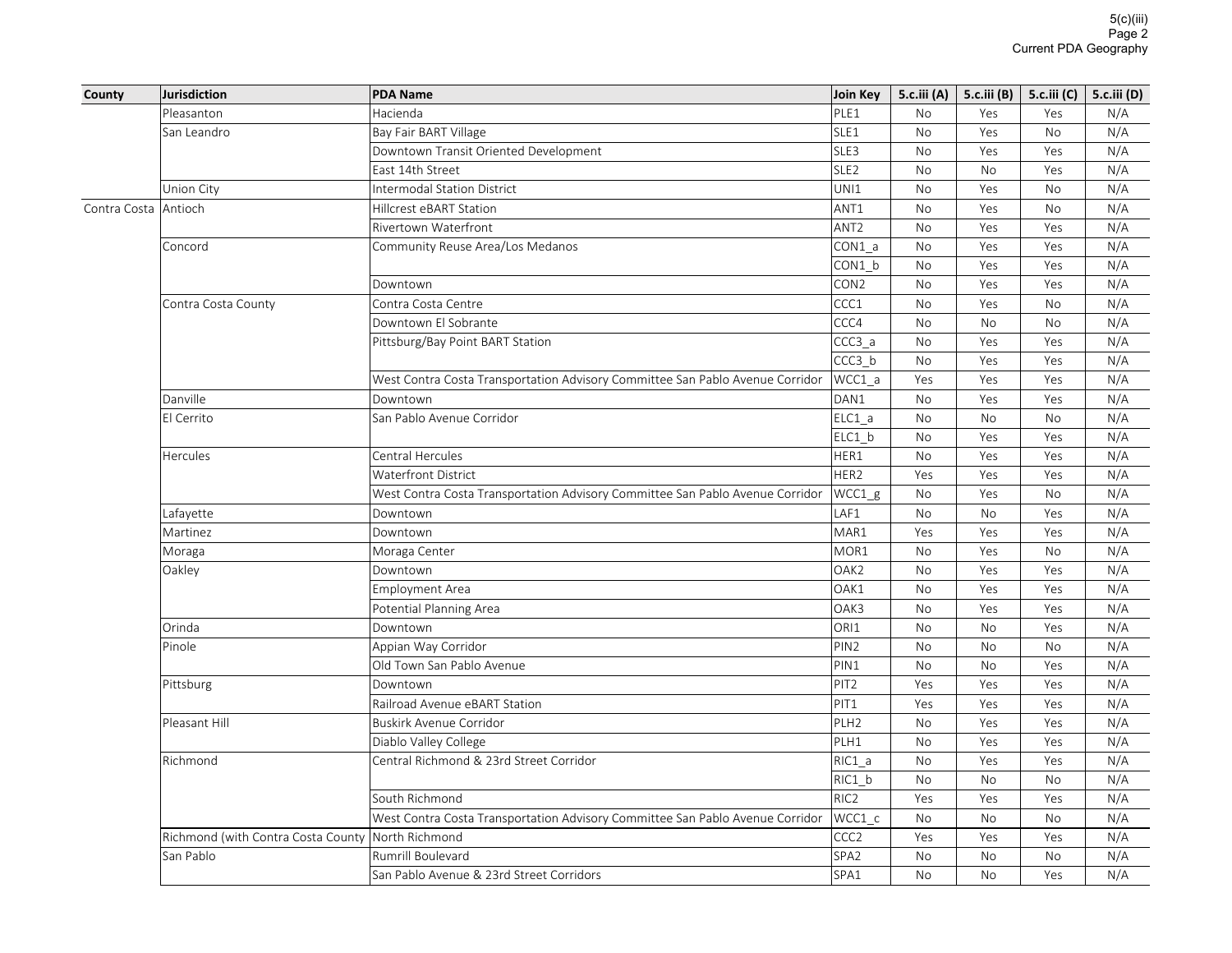| SAR1<br>City Center<br><b>No</b><br>Yes<br>San Ramon<br>Yes<br>North Camino Ramon<br>SAR <sub>2</sub><br>No<br>Yes<br>No | N/A<br>N/A |
|--------------------------------------------------------------------------------------------------------------------------|------------|
|                                                                                                                          |            |
|                                                                                                                          |            |
| Walnut Creek<br>WAL1<br>No<br>Yes<br>Core Area<br>Yes                                                                    | N/A        |
| MCO1<br>Marin County<br>Urbanized 101 Corridor<br>Yes<br>Yes<br><b>No</b><br>Marin                                       | N/A        |
| San Rafael<br>SRA1<br>Downtown<br>Yes<br>Yes<br>Yes                                                                      | N/A        |
| ACA1<br>Highway 29 Corridor<br>American Canyon<br>No<br>Yes<br>Yes<br>Napa                                               | N/A        |
| NAP1<br>Downtown Napa and Soscol Gateway Corridor<br>Yes<br>Yes<br>Yes<br>Napa                                           | N/A        |
| SFO10<br><b>No</b><br>San Francisco San Francisco<br>19th Avenue<br><b>No</b><br>Yes                                     | N/A        |
| SFO <sub>2</sub><br><b>Balboa Park</b><br>No<br>Yes<br>No                                                                | N/A        |
| SFO1<br>Bayview/Hunters Point Shipyard/Candlestick Point<br>No<br>Yes<br>Yes                                             | N/A        |
| SFO <sub>3</sub><br>Downtown-Van Ness-Geary<br>No<br>Yes<br>Yes                                                          | N/A        |
| Eastern Neighborhoods<br>SFO4<br>No<br>Yes<br>Yes                                                                        | N/A        |
| SFO11<br>Market-Octavia/Upper Market<br>No<br>Yes<br>Yes                                                                 | N/A        |
| SFO <sub>5</sub><br>No<br>Yes<br>Yes<br><b>Mission Bay</b>                                                               | N/A        |
| SFO12<br>Mission-San Jose Corridor<br>No<br>Yes<br>Yes                                                                   | N/A        |
| Port of San Francisco<br>SFO <sub>6</sub><br><b>No</b><br>Yes<br>Yes                                                     | N/A        |
| SFO7<br>No<br>Transit Center District<br>Yes<br>No                                                                       | N/A        |
| SFO <sub>8</sub><br>Treasure Island & Yerba Buena Island<br><b>No</b><br>Yes<br><b>No</b>                                | N/A        |
| San Francisco & Brisbane<br>SFO9 b<br>San Francisco/San Mateo Bi-County Area<br><b>No</b><br>Yes<br>Yes                  | N/A        |
| BEL1<br>San Mateo<br>Belmont<br>Villages of Belmont<br>No<br>Yes<br>Yes                                                  | N/A        |
| Burlingame El Camino Real<br>BUR1<br>No<br>Yes<br>Yes<br><b>Burlingame</b>                                               | N/A        |
| El Camino Real<br>CCG1 b<br>Colma<br>No<br>Yes<br><b>No</b>                                                              | N/A        |
| DAL <sub>2</sub><br>Daly City<br>Bayshore<br><b>No</b><br>Yes<br>Yes                                                     | N/A        |
| DAL1<br>Mission Boulevard<br>No<br>Yes<br>Yes                                                                            | N/A        |
| EPA1<br>East Palo Alto<br>Ravenswood<br>No<br>Yes<br>Yes                                                                 | N/A        |
| Menlo Park<br>El Camino Real Corridor and Downtown<br>MEN1<br>No<br>Yes<br><b>No</b>                                     | N/A        |
| Millbrae<br>MIL1<br><b>Transit Station Area</b><br>No<br>Yes<br>Yes                                                      | N/A        |
| RWC2<br>Broadway/Veterens Boulevard Corridor<br>Yes<br>Redwood City<br>No<br>Yes                                         | N/A        |
| RWC1<br>Downtown<br><b>No</b><br>Yes<br>Yes                                                                              | N/A        |
| El Camino Real Corridor<br>RWC3<br>Yes<br><b>No</b><br>Yes                                                               | N/A        |
| San Bruno<br><b>Transit Corridors</b><br>SBR1<br>No<br>Yes<br>Yes                                                        | N/A        |
| SCA1<br>San Carlos<br>No<br>Railroad Corridor<br><b>No</b><br>N <sub>o</sub>                                             | N/A        |
| SFO9 a<br>San Francisco & Brisbane<br>San Francisco/San Mateo Bi-County Area<br>No<br>Yes<br>Yes                         | N/A        |
| San Mateo<br>SMA1<br>No<br>Yes<br>No<br>Downtown                                                                         | N/A        |
| SMA3<br>El Camino Real<br>No<br>Yes<br>No                                                                                | N/A        |
| SMA4<br>Grand Boulevard Initiative<br>No<br>Yes<br>Yes                                                                   | N/A        |
| SMA <sub>2</sub><br>Rail Corridor<br>No<br>Yes<br>Yes                                                                    | N/A        |
| El Camino Real (North Fair Oaks)<br>CCG1  <br>No<br>San Mateo County<br>Yes<br>Yes                                       | N/A        |
| CCG1 k<br>Yes<br>El Camino Real (Unincorporated Colma)<br>No<br>No                                                       | N/A        |
| SSF1<br>South San Francisco<br>Downtown<br><b>No</b><br>Yes<br>Yes                                                       | N/A        |
| CCG1 c<br>El Camino Real<br>No<br>Yes<br>Yes                                                                             | N/A        |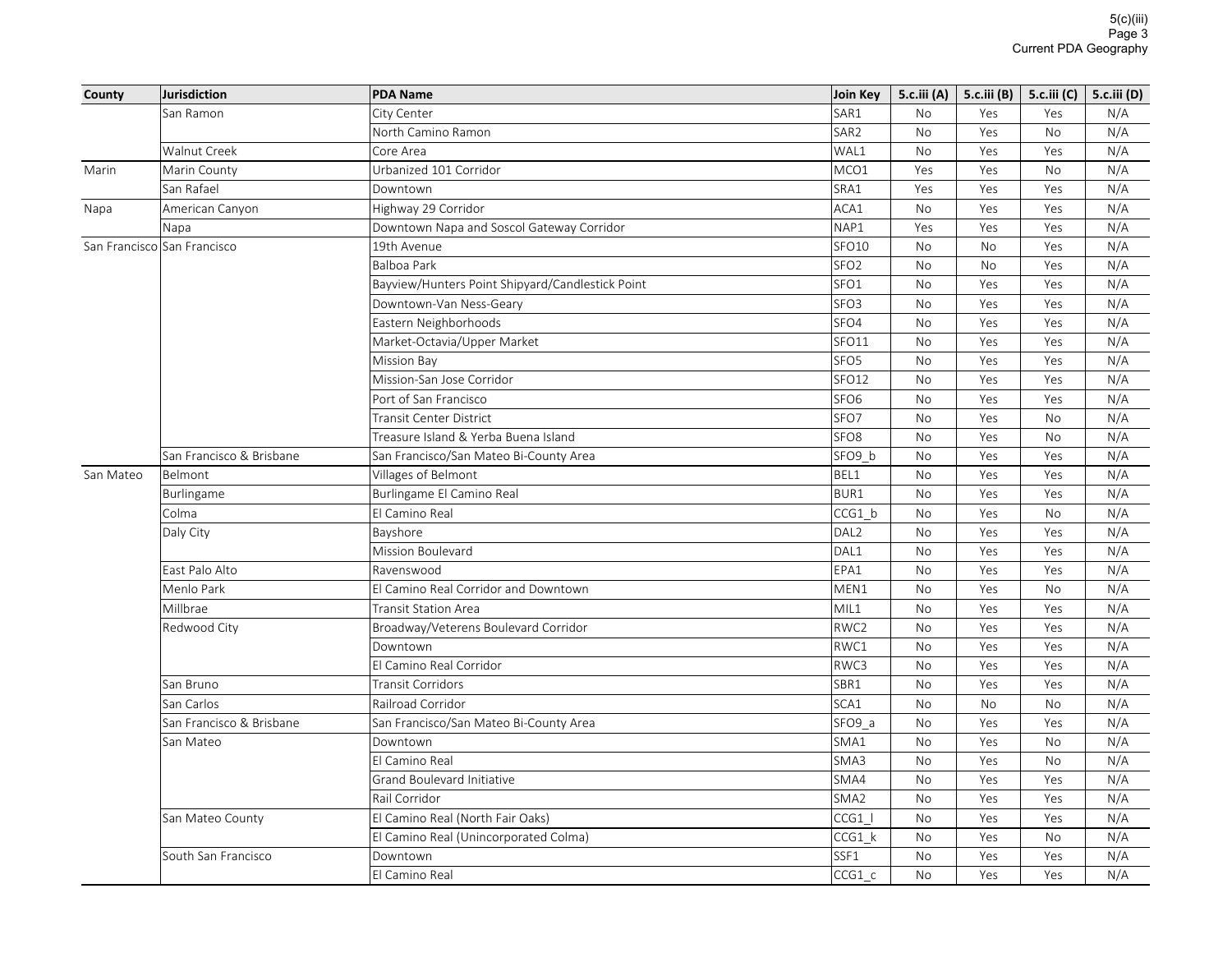| County      | <b>Jurisdiction</b> | <b>PDA Name</b>                                                                   | Join Key         | 5.c.iii (A) $\vert$ |           | 5.c.iii (B)   5.c.iii (C) | 5.c.iii (D) |
|-------------|---------------------|-----------------------------------------------------------------------------------|------------------|---------------------|-----------|---------------------------|-------------|
| Santa Clara | Campbell            | Central Redevelopment Area                                                        | CAM1             | <b>No</b>           | Yes       | Yes                       | N/A         |
|             | Cupertino           | Santa Clara Valley Transportation Authority City Cores, Corridors & Station Areas | VTA1 b           | No                  | Yes       | Yes                       | N/A         |
|             | Gilroy              | Downtown                                                                          | GIL1             | No                  | <b>No</b> | No                        | N/A         |
|             |                     | Santa Clara Valley Transportation Authority City Cores, Corridors & Station Areas | $VTA1_c$         | No                  | No        | Yes                       | N/A         |
|             | Los Altos           | Santa Clara Valley Transportation Authority City Cores, Corridors & Station Areas | VTA1 d           | No                  | No        | Yes                       | N/A         |
|             | Milpitas            | Santa Clara Valley Transportation Authority City Cores, Corridors & Station Areas | VTA1 f           | No                  | Yes       | No                        | N/A         |
|             |                     | Transit Area                                                                      | MPT1             | No                  | Yes       | <b>No</b>                 | N/A         |
|             | Morgan Hill         | Downtown                                                                          | MOH <sub>1</sub> | <b>No</b>           | <b>No</b> | <b>No</b>                 | N/A         |
|             | Mountain View       | Downtown                                                                          | MVW <sub>2</sub> | No                  | Yes       | Yes                       | N/A         |
|             |                     | El Camino Real                                                                    | MVW4             | No                  | Yes       | Yes                       | N/A         |
|             |                     | North Bayshore                                                                    | MVW <sub>6</sub> | No                  | Yes       | <b>No</b>                 | N/A         |
|             |                     | San Antonio                                                                       | MVW3             | No                  | <b>No</b> | No                        | N/A         |
|             |                     | Whisman Station                                                                   | MVW1             | No                  | <b>No</b> | <b>No</b>                 | N/A         |
|             | Palo Alto           | California Avenue                                                                 | PAL1             | No                  | Yes       | Yes                       | N/A         |
|             | San Jose            | Bascom TOD Corridor                                                               | SJO14            | No                  | No        | No                        | N/A         |
|             |                     | Bascom Urban Village                                                              | SJO15            | No                  | Yes       | No                        | N/A         |
|             |                     | Berryessa Station                                                                 | SJO5             | No                  | Yes       | Yes                       | N/A         |
|             |                     | Blossom Hill/Snell Urban Village                                                  | SJO17            | <b>No</b>           | Yes       | <b>No</b>                 | N/A         |
|             |                     | Camden Urban Village                                                              | SJO16            | No                  | No        | No                        | N/A         |
|             |                     | Capitol Corridor Urban Villages                                                   | SJO18            | No                  | <b>No</b> | Yes                       | N/A         |
|             |                     | Capitol/Tully/King Urban Villages                                                 | SJO11            | No                  | Yes       | <b>No</b>                 | N/A         |
|             |                     | Communications Hill                                                               | SJO6             | No                  | Yes       | No                        | N/A         |
|             |                     | Cottle Transit Village (Hitachi)                                                  | SJO <sub>2</sub> | No                  | No        | No                        | N/A         |
|             |                     | Downtown "Frame"                                                                  | SJO4             | No                  | Yes       | Yes                       | N/A         |
|             |                     | East Santa Clara/Alum Rock Corridor                                               | SJO8             | No                  | Yes       | Yes                       | N/A         |
|             |                     | Greater Downtown                                                                  | SJO1             | No                  | Yes       | Yes                       | N/A         |
|             |                     | North San Jose                                                                    | SJO3             | <b>No</b>           | Yes       | Yes                       | N/A         |
|             |                     | Oakridge/Almaden Plaza Urban Village                                              | SJO10            | No                  | Yes       | Yes                       | N/A         |
|             |                     | Santa Clara Valley Transportation Authority City Cores, Corridors & Station Areas | VTA1 i           | No                  | Yes       | Yes                       | N/A         |
|             |                     | Saratoga TOD Corridor                                                             | SJO12            | No                  | No        | No                        | N/A         |
|             |                     | Stevens Creek TOD Corridor                                                        | SJO9             | <b>No</b>           | Yes       | <b>No</b>                 | N/A         |
|             |                     | West San Carlos and Southwest Expressway Corridors                                | SJO7             | No                  | Yes       | Yes                       | N/A         |
|             |                     | Westgate/El Paseo Urban Village                                                   | SJO19            | No                  | <b>No</b> | <b>No</b>                 | N/A         |
|             |                     | Winchester Boulevard TOD Corridor                                                 | SJO13            | No                  | No        | <b>No</b>                 | N/A         |
|             | Santa Clara         | El Camino Real Focus Area                                                         | SCL <sub>1</sub> | No                  | No        | Yes                       | N/A         |
|             |                     | Santa Clara Station Focus Area                                                    | SCL <sub>2</sub> | No                  | Yes       | Yes                       | N/A         |
|             | Sunnyvale           | Downtown & Caltrain Station                                                       | SUN <sub>2</sub> | No                  | No        | Yes                       | N/A         |
|             |                     | East Sunnyvale                                                                    | SUN <sub>6</sub> | No                  | Yes       | No                        | N/A         |
|             |                     | El Camino Real Corridor                                                           | SUN3             | No                  | No        | Yes                       | N/A         |
|             |                     | Lawrence Station Transit Village                                                  | SUN1             | No                  | Yes       | No                        | N/A         |
|             |                     | Tasman Crossing                                                                   | SUN <sub>8</sub> | <b>No</b>           | Yes       | <b>No</b>                 | N/A         |